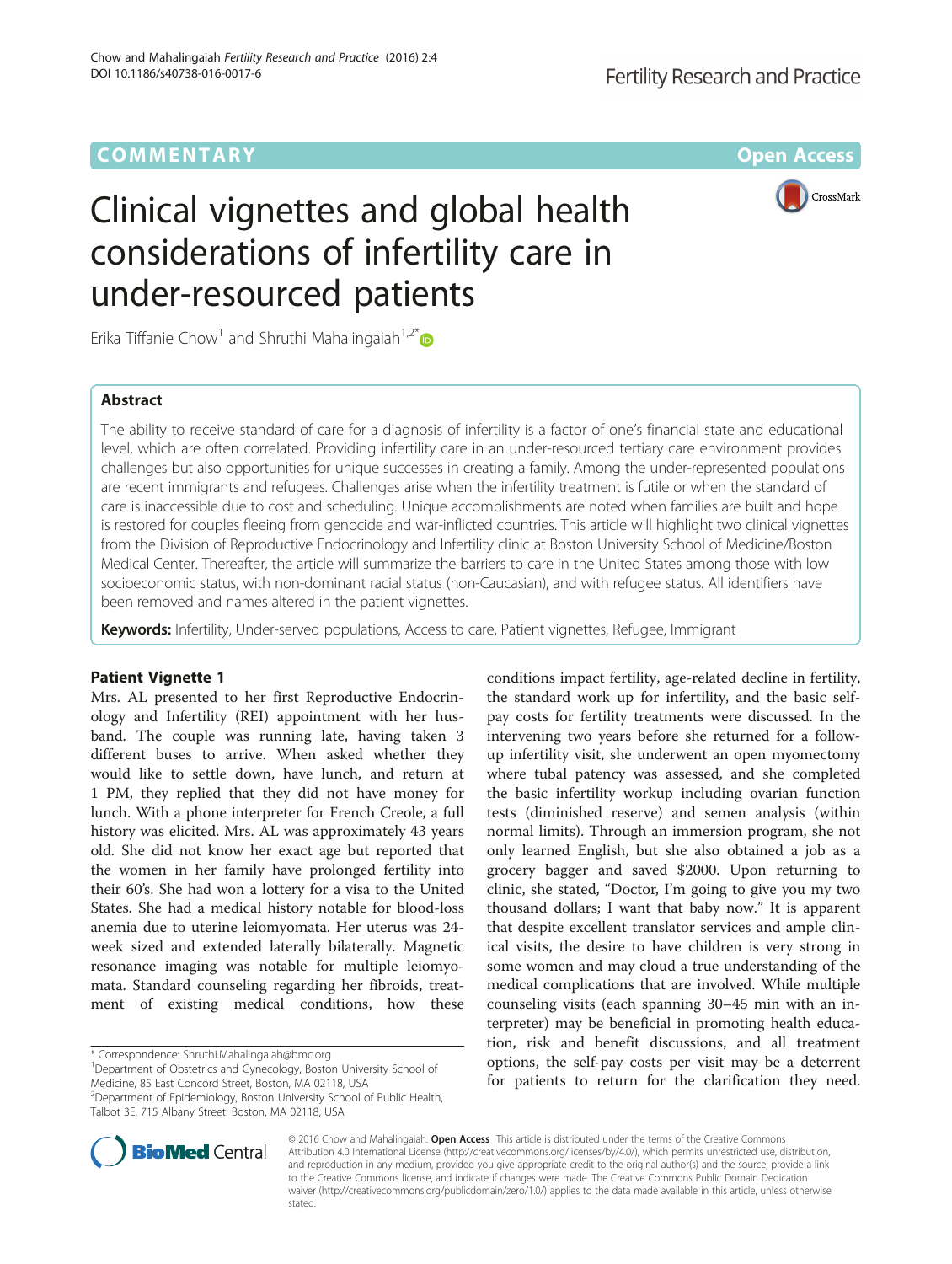Further, most of our online and clinical subspecialty resources are in English.

In fact, when counseling this patient on the likelihood of success and medical futility within her financial purview and comparing that with the most appropriate care for her history (which was beyond her financial means), the topic of child-free living was mentioned, and it was clear that the translator did not have the reproductive endocrinology and infertility lexicon required to translate this into French/French Creole. The translator interpreted "child-free living" as "liberté des enfants" or "liberation of the child." The provider intended for this to be interpreted as living "sans enfants" and was able to identify the translation error despite not having fluency in French/French Creole. This patient ultimately underwent two intrauterine inseminations that were unsuccessful despite counseling on effectiveness and futility. She subsequently then presented for discussion on donor egg in vitro fertilization and potential use of a gestational carrier.

## Patient Vignette 2

LN is a 29 year-old woman who presented alone to REI clinic with a chief complaint of 2 years of infertility despite regular intercourse and monthly menstrual cycles. The interview was conducted with a phone interpreter for Amharic. The patient was very nervous and started crying when asked about family history. She was a refugee from a war-torn country where all her known family were killed in a genocide. She stated she was an only child, but it is possible that the fate of her siblings may have been too difficult to recount. Her medical history was notable for excision of a cervical lesion. She worked as a valet attendant locally, and her boyfriend worked as a valet for a local high-end hotel. She brought cash to pay for her visit and associated work-up, but she had difficulty navigating from the accounts receivable office to the lab for blood draws or to the radiology suite for her hysterosalpingogram (HSG). She was unable to complete her labs and HSG for about 3 months, and her partner was unable to complete a semen analysis due to work commitments. During her evaluation, she conceived on a clomiphene citrate challenge test and timed intercourse. Her pregnancy progressed normally until she developed preterm severe pre-eclampsia with hemolytic anemia, elevated liver enzymes, and low platelet count (HELLP) syndrome. She was delivered by cesarean section at 33 weeks gestational age with a viable infant who was discharged after a stay in the neonatal intensive care unit. Her post-partum course was complicated by being found unresponsive in her post-partum bed due to either a post-ictal state or magnesium toxicity. She was transferred to the surgical intensive care unit for monitoring and treatment of labile blood pressures. Her social

support system was notable for presence of friends and community support. She and her boyfriend were married and are currently living in a safe environment. She spontaneously conceived and is expecting a second child. While this patient had social support that helped her through the complications and successful birth, many other patients presenting here do not and may even face social stigma for using infertility treatments. In addition, this patient's social support system was able help her with her societal responsibilities, but in many cases patients who do not have the same support have to request a quick discharge from the hospital in order to return to work immediately and keep their jobs.

## Background

According to the 2002 National Survey of Family Growth, 7.4 % of married women, or about 2.1 million women, in the United States were diagnosed with infertility [\[1](#page-5-0)]. This number did not include surveys of women who were not married or women who were in same sex relationships who were infertile. Between 2006 and 2010, the National Survey of Family Growth reported that 14.2 % of women aged 25–44, or about 5.8 million women, had current infertility problems at the time of the survey. Of this population of women aged 25–44 with current infertility problems, 41 %, or 2.4 million women, had ever used any infertility services from 2006 and 2010 [[2](#page-5-0)]. However, only 3.1 % of women aged 25–44 with current infertility problems (179,521 women) used assisted reproductive technologies (ART) in 2006–2010 [[2\]](#page-5-0).

Currently, 15 states offer some form of mandated infertility treatment coverage [[3](#page-5-0)]. However, not everyone can afford to buy the insurance plans that would help to ameliorate the cost of infertility treatment. Even with coverage, the associated cost of ART remains high for many [[2, 4](#page-5-0), [5\]](#page-5-0). Recent literature has revealed that of the infertile women who are unable to pay for treatments, a large proportion are non-white and must deal with racial prejudices, high cost of treatment with low income, lack of understanding of medical terminology and procedures, and additional cultural expectations and stigmas [[5](#page-5-0)–[9\]](#page-5-0). Out of the infertile minority patient population in the United States, refugees and asylum seekers have even more difficulty accessing infertility care due to even larger language and cultural barriers, traumatic histories, and difficulty applying for cost support grants before they can be approved for permanent United States residence [\[10\]](#page-5-0). The United Nations High Commissioner for Refugees reports that as of December 2014, 267,222 refugees and 187,826 asylum seekers are documented in the United States [[11](#page-5-0)]. It is very difficult to ascertain how many of this population are of child-bearing potential because the data is not readily available. However, of the refugee and asylum arrivals in the United States in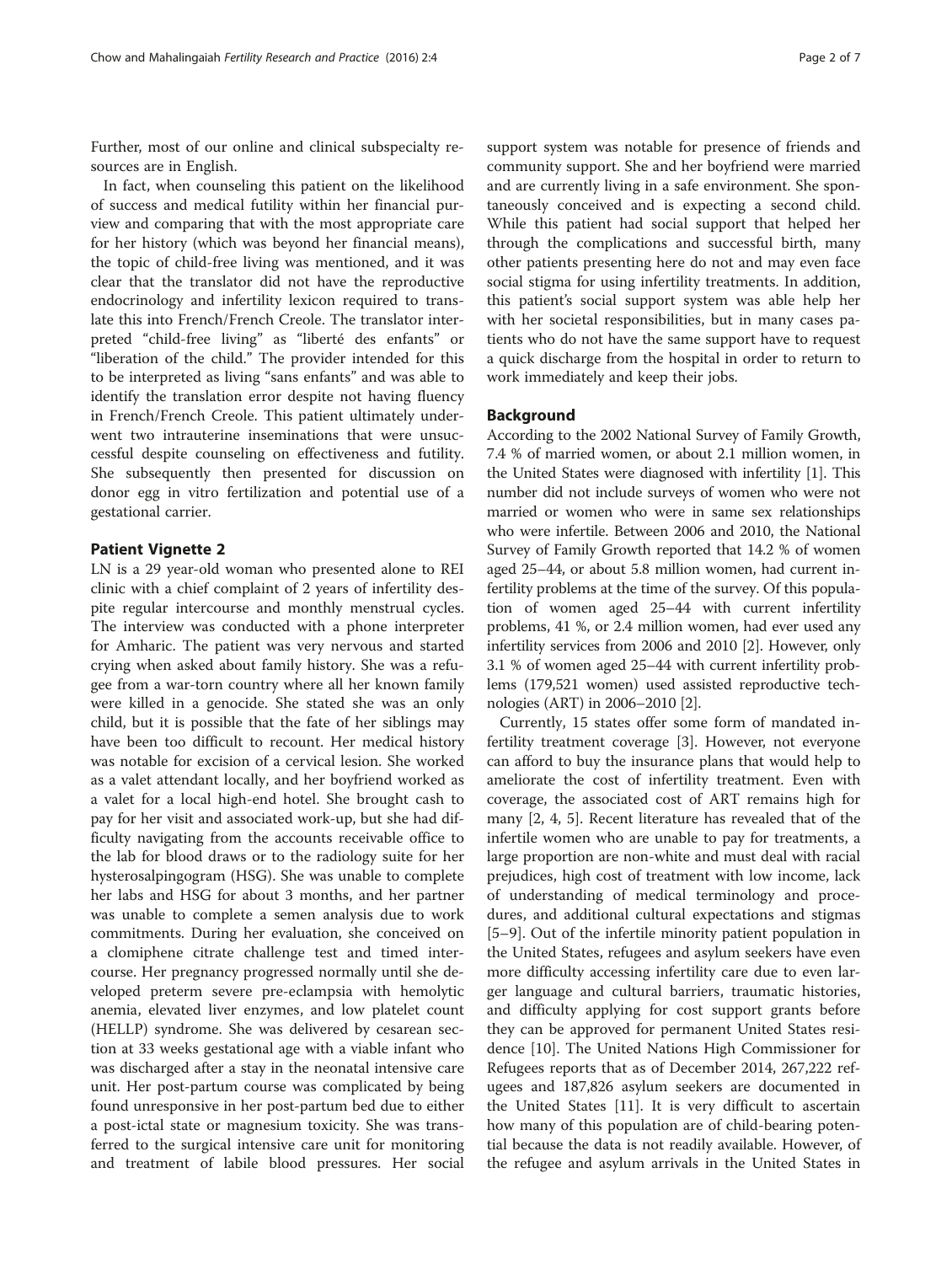the 2013 fiscal year, 58.6 % were aged 15–44 [[12](#page-5-0)]. 46.5 % of the arrivals in 2013 were female [\[12\]](#page-5-0). If these percentages are extrapolated to the number of refugees and asylum seekers residing in the United States as of 2014, the potential child-bearing population is in the hundreds of thousands. It is important that these patients have access to infertility evaluation at the very least, as the evaluation may identify general health issues that converge on fertility. We outline here all the barriers to care that these populations experience in an effort to bring to light the need for changes in healthcare.

### Costs and coverage of infertility treatment

The American Society of Reproductive Medicine (ASRM) estimates that the current average cost of an invitro fertilization (IVF) cycle in the United States is \$12,400 [\[13](#page--1-0)]. Even with government subsidization, the cost of an IVF cycle is around 50 % of the annual disposable income in the United States [[14\]](#page--1-0). This is a huge cost to pay for the hope of having a child, yet of the 50 United States, only fifteen states mandate infertility treatment coverage. The following eleven states have a mandate to cover infertility treatments: Arkansas, Connecticut, Hawaii, Illinois, Maryland, Massachusetts, Montana, New Jersey, Ohio, Rhode Island, and West Virginia [[3\]](#page-5-0). California and Texas have a mandate to offer the option to buy a health plan that covers infertility treatments; however, California does not require offering IVF coverage [\[3\]](#page-5-0). Louisiana and New York require that insurance companies cover the treatment of any correctable medical conditions, which includes some infertility treatments, but not IVF [[3](#page-5-0)].

Under the Massachusetts State Infertility Insurance Mandate, coverage for infertility treatment is required from general insurance policies, non-profit hospital service corporations, medical service organizations, and health maintenance organizations that provide fertilityrelated benefits [[15\]](#page--1-0). Boston Medical Center is a safety net hospital that offers underserved populations healthcare coverage under the Boston Medical Center Health-Net Plan. Safety net hospitals or hospital systems offer care without question to low-income, uninsured, and vulnerable populations [[16](#page--1-0)]. HealthNet covers about 220,000 members across MassHealth (Medicaid), ConnectorCare, and Qualified Health Plans [[17](#page--1-0)]. However, under the HealthNet plan, only those customers who have a Massachusetts Health Connector qualified health plan, ConnectorCare, a commercial Commonwealth Choice plan, or health insurance provided by an employer are covered for infertility treatments [[18\]](#page--1-0). MassHealth, the Medicaid plan, covers infertility diagnosis and not treatment [\[18](#page--1-0)]. The situation is further complicated by the implementation of the Affordable Care Act, which mandates that four different plan designs be offered by health insurance companies that would cover 90, 80, 70, and 60 % of actual medical expenses depending on the price of the plan purchased [[19\]](#page--1-0). Therefore, those customers that choose to purchase a health plan must decide between balancing the costs of an insurance plan and the anticipated costs of infertility treatments.

Even if a woman of child-bearing age meets the guidelines for IVF treatment in a state with mandated coverage, she will still need to make hard decisions about her choice of healthcare insurance, especially since IVF often needs repeated cycles in order to be successful. A mandate to cover infertility treatments leads to increased safer use of IVF, decreased use of riskier treatments, and higher first birth rates for women over 35 years [\[11,](#page-5-0) [17](#page--1-0), [20](#page--1-0)–[22](#page--1-0)]. Despite the demonstrated benefits, many states have yet to provide their citizens with mandated coverage. As a result, there is an unmet demand for infertility treatments in the United States. In 2003, only 24 % of the estimated demand for ART was met in North America [\[14](#page--1-0)]. The reason for this massive unmet demand, the highest amongst developed nations [\[14](#page--1-0)], may be due to the many barriers that infertile couples face when considering ART. Studies have shown that IVF use is closely associated with higher socioeconomic status [\[2](#page-5-0), [4, 5](#page-5-0)] since the economic cost of IVF plays a large role in a couple's decision to pursue treatment or not [[23](#page--1-0)].

For refugees, the options are even more limited. Refugees can apply initially for a short-term eight month maximum health insurance called Refugee Medical Assistance, which does not cover the cost of any infertility treatments [[24\]](#page--1-0). They can also apply for Medicaid or a safety net program, such as the Health Safety Net in Massachusetts [[24\]](#page--1-0). However, these safety net programs only cover the cost of diagnosing infertility. If they are deemed ineligible for these programs, they will have to apply for refugee assistance from other sources or buy insurance independently through the Marketplace [\[24](#page--1-0)]. For this population, access to infertility care is a reach, and access to fertility preservation is an impossibility.

## Infertility treatment and race/ethnicity

In addition to financial barriers, there is overwhelming evidence that there is a huge racial/ethnic disparity amongst the demographics of patients seeking IVF treatment [[5](#page-5-0)–[7\]](#page-5-0). In a 561 women cohort who presented for infertility care, Caucasian women comprised a significantly larger portion of the women (80.9 %), and the African American women (4.5 %) and Hispanic women (3.9 %) who presented for care were more likely to have a lower education level and lower income [\[22\]](#page--1-0). A study interviewing 30 infertile Arab American men revealed that few had the means to pay for ART, even though many were offered discounts out of sympathy [[10](#page-5-0)]. A survey of Latino couples, 90 % of whom immigrated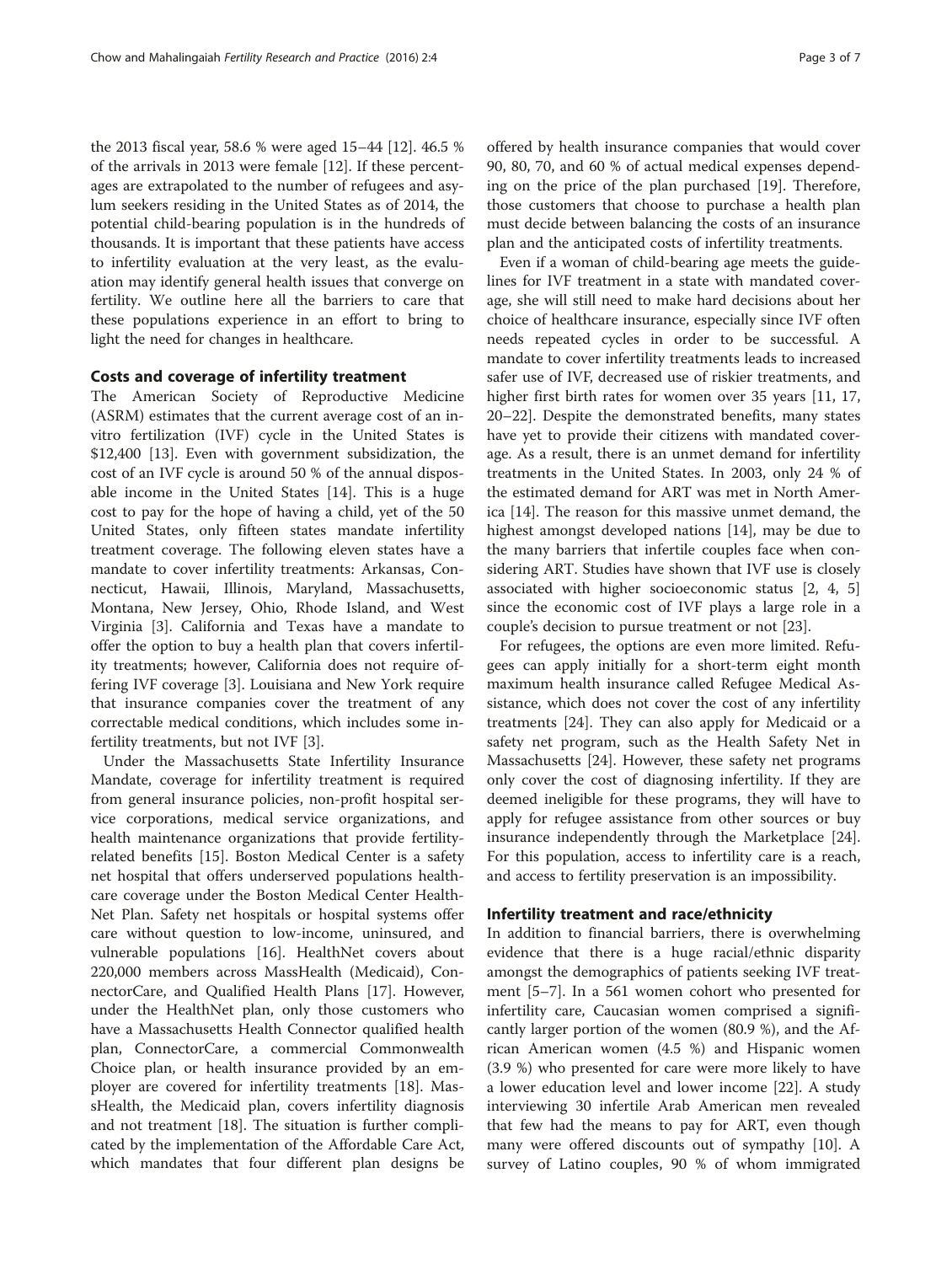from a Latin America country and 10 % of whom were born in the United States, found that none had the economic resources to pursue infertility treatment [\[25](#page--1-0)]. A cohort of immigrant Latinos also reported that cost, education, communication, difficulty navigating hospital and insurance systems, and poor physician care prevented them from accessing infertility treatments [\[8\]](#page-5-0). African American and Hispanic women were less likely than white women to have money or private insurance to help cover the costs of infertility treatments [\[9\]](#page-5-0). They also reported having difficulties finding a physician, taking time off of work, and paying for infertility treatments [[26](#page--1-0)]. In addition, they pointed to racial/ethnic and social problems as barriers to care, such as the historic misuse of medical treatment in their communities and the stigma of infertility as perceived by friends, family, and their communities [[26](#page--1-0)]. A study even found that non-white women are less likely to have insurance that would help to cover the cost of infertility treatments, further emphasizing the racial/ ethnic disparity [\[27\]](#page--1-0).

Many of the non-dominant racial/ethnic populations that struggle with infertility have lower levels of education, many face cultural barriers such as cultural stigmatization and fear of disappointing spouses and family, and many do not speak English [\[5](#page-5-0), [8](#page-5-0)–[10,](#page-5-0) [22, 25, 26\]](#page--1-0). To make matters worse, in 1995, the National Center for Health Statistics found that women who were non-Caucasian and had lower educational attainment reported infertility more than women who were Caucasian and had a bachelor's degree or higher [[28](#page--1-0)].

Though this is an area of developing expertise in research, the vast majority of the literature suggest poorer ART outcomes in the non-dominant racial populations – in the United States, the dominant racial population is Caucasian. In general, African American women tend to have a longer duration of infertility and higher BMI, require more aggressive ovarian stimulation, and have a higher incidence of tubal-factor infertility, uterine-factor infertility, and leiomyomata; in comparison, white women tend to have a higher incidence of polycystic ovary syndrome, endometriosis, and male-factor infertility [[29](#page--1-0)]. Apart from three studies, the vast majority of the literature agrees that African American women consistently have lower success rates after ART. Amongst the outlying studies on ART outcomes in African American women, one study found more successful outcomes [\[30\]](#page--1-0), and two studies found no significant differences between African American and Caucasian women [\[31, 32\]](#page--1-0). However, the Nichols et al. [\[30\]](#page--1-0) and Bendikson et al. [[31](#page--1-0)] studies dealt with cohorts with a significantly higher percentage of Caucasian women (91.9 and 91.5 % respectively), and the study conducted by Dayal et al. [\[32\]](#page--1-0) was located in Washington DC, which the authors admitted has a large percentage of affluent African Americans, meaning that

the socioeconomic factors did not modify the effect estimates as much as they would have in a more disparate neighborhood.

Fewer studies on ART outcomes in Hispanic women have been conducted, and a consensus has yet to be reached. While it has been observed that Hispanic women have a higher likelihood of having a tubal-factor infertility diagnosis and non-Hispanic white women have a higher likelihood of having an endometriosis diagnosis [[33\]](#page--1-0), most studies have found that there are no significant differences between the two populations in terms of birth outcomes, although Hispanic women have generally demonstrated lower utilization of infertility services [[2,](#page-5-0) [34, 35\]](#page--1-0).

Studies on ART outcomes in Asian women have been complicated by the fact that the group is very heterogeneous, leading some studies to group all Asian women regardless of their ethnic background and other studies to split the women into more specific racial/ethnic categories resulting in very small cohorts [[29\]](#page--1-0). Asian women seem to have worse outcomes than Caucasian women with similar demographic statistics [\[29\]](#page--1-0). Researchers have therefore suggested that Asian race may be an independent risk factor for poor outcome after ART, although the reason for this is still unclear [\[36](#page--1-0)]. Genital tuberculosis, which is rare in most of the world, is an additional challenge for women who present from tuberculosis endemic areas such as India [[29\]](#page--1-0).

#### Infertility treatment and refugees

For couples in the United States disadvantaged by low income and racial/ethnic disparities that hope to get IVF treatment, there is some hope. Organizations like the Madeline Gordon Gift of Life Foundation, the Pay It Forward Fertility Foundation, and the Tinina Q. Cade Foundation provide grants for couples that qualify as infertile according to the ASRM guidelines and are legal permanent United States residents. However, refugees and asylum seekers that have fled to the United States who struggle with infertility do not qualify for these hope grants until their application for permanent residency is approved. This population is only allowed to apply for residency once a year has passed since they entered the United States, and the duration of the application process is unpredictable.

Refugees not only have to deal with normal biological causes for infertility, but the war and hardship that they flee from also contribute to their loss of fertility due to untreated chronic illnesses that many acquire from war exposures or poor living conditions in refugee camps [[10\]](#page-5-0). While refugees come from all over the globe, they universally struggle with chronic illnesses [\[37](#page--1-0)], mental health issues [\[38\]](#page--1-0), untreated infectious diseases [\[39](#page--1-0)], nutrition-related diseases [[40](#page--1-0)], substance abuse [\[41\]](#page--1-0), and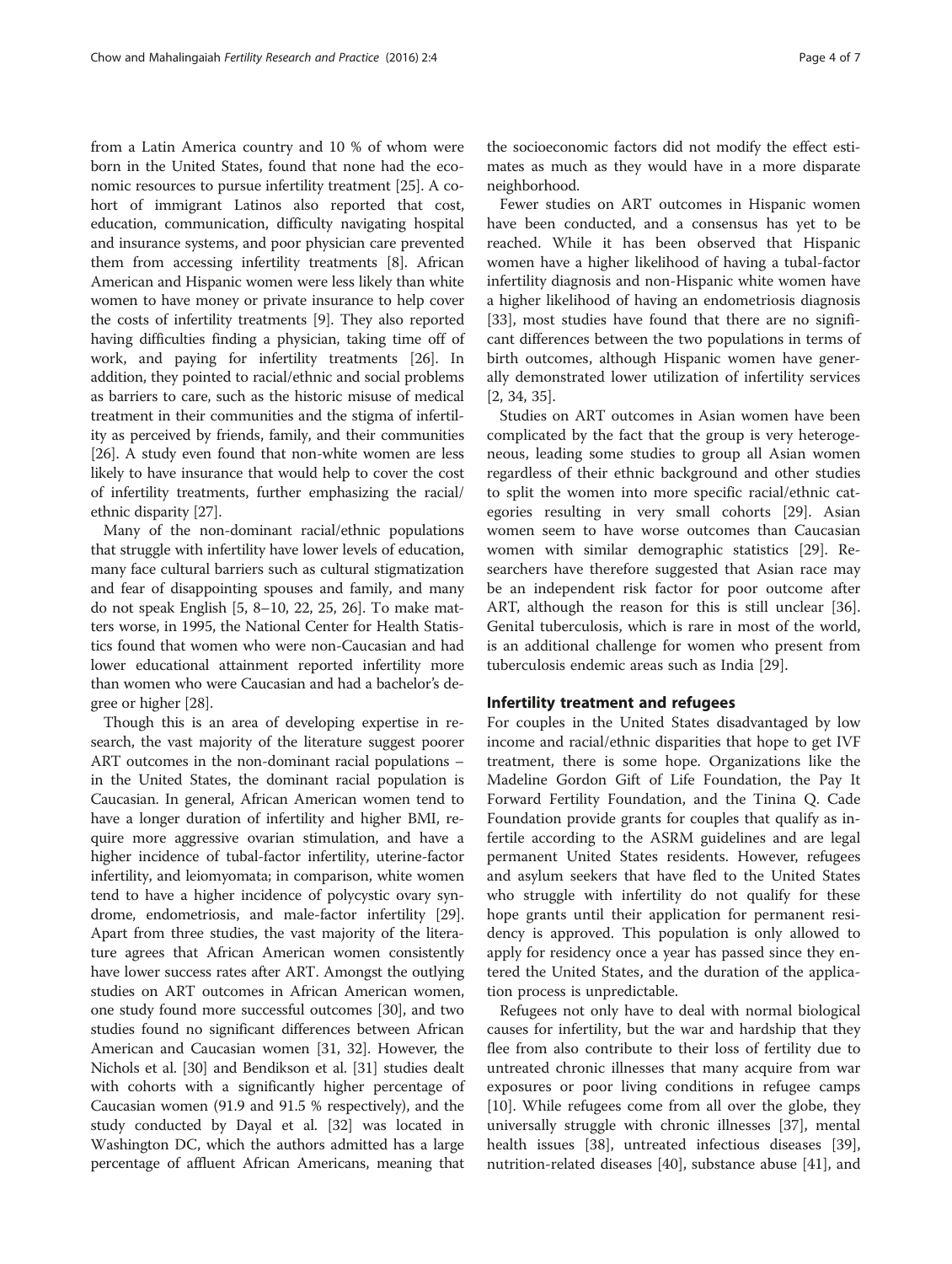a comorbid combination of any of these conditions [\[42](#page--1-0)]. Refugees are further disadvantaged by having less access to necessary healthcare in their countries of origin that impact acquired causes of infertility, such as antibiotic treatments for sexually transmitted infections and corrections of fistulas that occur during and/or after unattended childbirth [\[43](#page--1-0)]. In addition, refugees may experience cultural stigma due to receiving infertility treatments. Only Inhorn and Fakih (2006) [[10\]](#page-5-0) have explored the cultural barriers that immigrants face, but we can assume that refugees and immigrants will experience similar barriers as the ones that were mentioned in the previous section in non-dominant populations. Specific cultural barriers facing Arab immigrants that Inhorn and Fakih (2006) [\[10\]](#page-5-0) point to are: social crisis due to the inability to conceive in a pronatalist society; racial discrimination by a healthcare system that is predominantly white; and men being stereotyped as hyperfertile due to prior polygamous cultural traditions so any signs of infertility are ignored. Of the Arabs that are Muslim, they also struggle with the fact that 1) Islamic scripture disallows any form of childbearing that leads to children of unknown lineage, such as adoption or donor gametes, and 2) a belief that infertility is God's punishment for prior sins. These barriers are likely not specific to Arab American refugee/immigrants.

While this population faces the most barriers to infertility care, they are also the least studied population when it comes to infertility care and access. A PubMed search with the terms: "infertility care refugee," "infertility care immigrant," "infertility access refugee," and "infertility access immigrant" yielded only four relevant papers in total about the access to care for refugees. The three articles included in this paper described the immigrant/refugee experience in the United States. The fourth article was not discussed because it focuses on immigrants in a non-United States population (Canada), which is beyond the scope of this paper [[44](#page--1-0)].

## Conclusions and future directions

Though access to infertility evaluation and treatment remains a challenge for many who face this issue, the sub-populations of immigrants and refugees face a constellation of even more adversity. Despite this, there are similarities in assumptions of what reproductive medicine can offer that transcend education and socioeconomic status (Patient Vignette 1). There are unique opportunities to build families (Patient Vignette 2) and also a vast number of continued challenges.

In an effort to improve access to care for nondominant populations, we must consider several approaches. 1) Refugees and underserved populations may be presenting for infertility care in a variety of locations from community doctor/nurse practitioner to a tertiary care center. Regardless of where they present, a full history and physical exam/medical assessment is critical in identifying any other health risks that the individual/ couple may be facing. This will allow the identification of any potential health issues that converge on fertility and allow for the appropriate subsequent referrals. However, these referrals must be made with the patient's financial and insurance status in mind. Many large hospital complexes and academic centers may not provide adequate access to the initial evaluation for these patients because either a) the patient does not have access to the appropriate insurance programs or b) the hospital does not have patient navigator services. Therefore, there needs to be a push towards outreach and collaboration with the county, community, and safety net hospitals that tend to work with this populationto ensure that the appropriate care is acquired. In addition, providers that require health insurance or a certain level of income should be prepared to offer alternatives for care. Rather than turn away a patient immediately upon discovering that the patient will be unable to pay, providers should have a list on hand of centers or clinics that the patient can try to go to for care, as well as provide them with organizations or social workers that can help the patient find a job and make enough money to save up for infertility care.

2) Another important factor is the presence of translator services in hospitals and clinics. While there is an increasing availability of translators, many of them may not be educated in the lexicon of infertility (Patient Vignette 1) and therefore need to be trained and taught the vocabulary basics of communicating not only infertility evaluation and treatment modalities, but also basic health education. Health education should not only extend to these translators however, and efforts should be made to educate non-dominant populations. These efforts are particularly important when discussing fertility treatment, especially if treatment is determined to be futile or has a poor prognosis. Patients must be counseled in all of the risks, benefits, and anticipated success of the treatment options. However, once the patients are fully aware of their situation, it is also important to respect their autonomy and treat them should they choose to receive a treatment despite futility or poor prognosis as recommended by the Ethics Committee for the ASRM [\[45](#page--1-0)].

3) Specific steps that can be taken to improve care for refugees include interdisciplinary care and collaborations between hospitals and refugee support systems. There is evidence that an interdisciplinary setting is more beneficial and increases access to care for refugees [[46\]](#page--1-0), and it is a model that needs to be further tested and implemented. At present, as part of the application for asylum, a refugee meets with a primary care physician/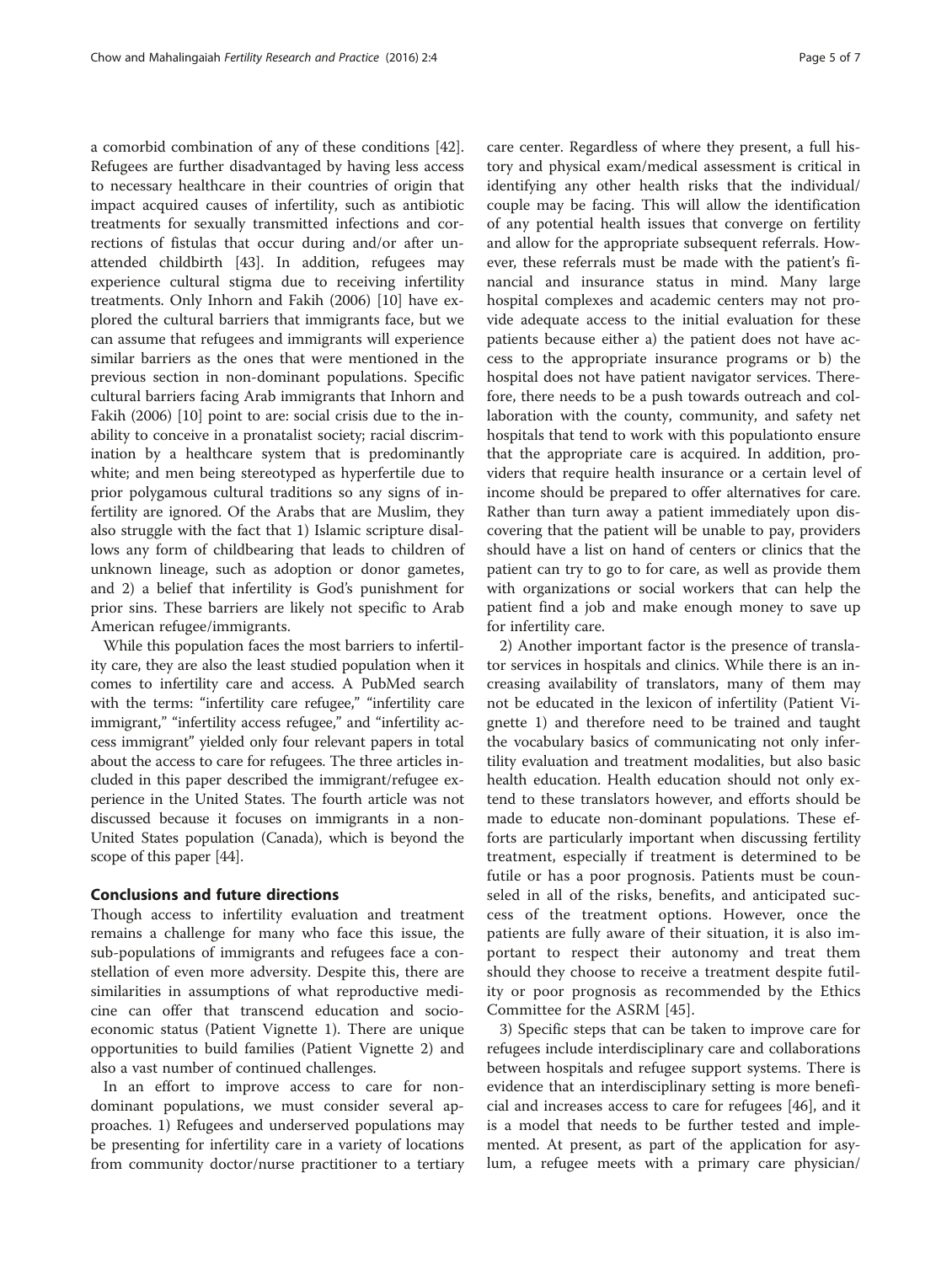<span id="page-5-0"></span>refugee service for a medical examination. That evaluation and point of care represents the first opportunity for identifying hardships and diagnosing chronic illnesses that a refugee could have. In cases of chronic illnesses that can cause infertility, this group must be made aware of the long term implications of leaving the illnesses untreated. Working with the communities that provide support for refugees has helped in the treatment of mental health issues [\[47](#page--1-0)] and should be considered as a strategy for early assessment of infertility risk.

4) Lastly and perhaps most importantly, culturally competent care towards refugees/immigrants and nondominant populations is very necessary. One belief that converges on reproduction is that individuals or couples who are socially and economically disadvantaged do not deserve the right of access to infertility care. We must challenge this notion to better understand our individual and institutional aspects of racism. Changing this belief and expanding compassion to understand and work with extenuating circumstances that are unique to each individual patient is at the root of improving access to care. In particular, schools have begun to teach health professions students about cultural competency and the unique issues that face refugees [[48\]](#page--1-0). However, more needs to be done in clinician education to include cultural competence, compassion, and understanding for the problems, wants, and needs of these deserving but underserved populations. If the status quo in healthcare can be changed and improved upon, infertility treatments will also present an opportunity to rebuild the decimated refugee populations.

In conclusion, we have utilized case presentations and literature review and propose some considerations for the approach to improving access to infertility care in vulnerable populations which have been summarized in the highlights section (Additional file 1). Despite the numerous challenges that face under-represented populations (finances, education, lack of time, cultural perceptions, comorbid health issues), it is important for providers working with this population to try their best to provide infertility care. This is particularly important not just in infertility care but also in care for these patients in all health settings. As we try to implement changes in healthcare to accommodate this population, we can hope to provide opportunities for success in creating a family.

## Ethics approval and consent to participate

Not applicable.

## Consent for publication

Not applicable.

Availability of data and materials Not applicable.

## Additional file

[Additional file 1:](dx.doi.org/10.1186/s40738-016-0017-6) Highlights of Steps to Take Going Forward. (DOCX 12 kb)

#### Abbreviations

ART: Assisted Reproductive Technologies; ASRM: American Society of Reproductive Medicine; HELLP: Hemolytic anemia, elevated liver enzymes, and low platelet count syndrome; HSG: Hysterosalpingogram; IVF: In-vitro fertilization; REI: Reproductive Endocrinology and Infertility.

#### Competing interests

The authors declare that they have no competing interests.

#### Authors' contributions

EC: Literature review, drafting and critical revision for important intellectual content, final approval of submission. SM: Conception and design, formulation of patient vignettes, critical revision for important intellectual content, final approval of submission.

#### Authors' information

EC completed her masters of medical sciences and is a research fellow in SM's lab. EC is concerned about declining birth rates, especially in developed countries. SM is an assistant professor in the department of OB/GYN at Boston Medical Center/Boston University School of Medicine.

#### Acknowledgements

We would like to acknowledge Paul Hendessi, MD, for his insights into the challenges that under-resourced couples presenting for reproductive care face.

## Funding

Not applicable.

#### Received: 16 December 2015 Accepted: 18 February 2016 Published online: 02 March 2016

#### References

- 1. Chandra A et al. Fertility, family planning, and reproductive health of U.S. women: data from the 2002 National Survey of Family Growth. Vital Health Stat. 2005;23(25):1–160.
- 2. Chandra A, Copen CE, Stephen EH. Infertility service use in the United States: data from the National Survey of Family Growth, 1982–2010. Natl Health Stat Report. 2014;(73):1–21. [http://www.cdc.gov/nchs/data/nhsr/](http://www.cdc.gov/nchs/data/nhsr/nhsr073.pdf) [nhsr073.pdf.](http://www.cdc.gov/nchs/data/nhsr/nhsr073.pdf)
- 3. Sunderam S et al. Assisted reproductive technology surveillance United States, 2012. MMWR Surveill Summ. 2015;64(6):1–29.
- 4. Chandra A, Stephen EH. Infertility service use among U.S. women: 1995 and 2002. Fertil Steril. 2010;93(3):725–36.
- 5. Smith JF et al. Socioeconomic disparities in the use and success of fertility treatments: analysis of data from a prospective cohort in the United States. Fertil Steril. 2011;96(1):95–101.
- Jain T, Hornstein MD. Disparities in access to infertility services in a state with mandated insurance coverage. Fertil Steril. 2005;84(1):221–3.
- 7. Kessler LM et al. Infertility evaluation and treatment among women in the United States. Fertil Steril. 2013;100(4):1025–32.
- 8. Nachtigall RD et al. The challenge of providing infertility services to a low-income immigrant Latino population. Fertil Steril. 2009;92(1):116–23.
- 9. Greil AL et al. Race-ethnicity and medical services for infertility: stratified reproduction in a population-based sample of U.S. women. J Health Soc Behav. 2011;52(4):493–509.
- 10. Inhorn MC, Fakih MH. Arab Americans, African Americans, and infertility: barriers to reproduction and medical care. Fertil Steril. 2006;85(4):844–52.
- 11. Boulet SL et al. Embryo transfer practices and perinatal outcomes by insurance mandate status. Fertil Steril. 2015;104(2):403–9. e1.
- 12. Office of Immigration Statistics. 2013 Yearbook of Immigration Statistics. D.o. H. Security, Editor. Washington, DC: U.S. Department of Homeland Security, Office of Immigration Statistics; 2014. [https://www.dhs.gov/sites/default/](https://www.dhs.gov/sites/default/files/publications/ois_yb_2013_0.pdf) [files/publications/ois\\_yb\\_2013\\_0.pdf](https://www.dhs.gov/sites/default/files/publications/ois_yb_2013_0.pdf).